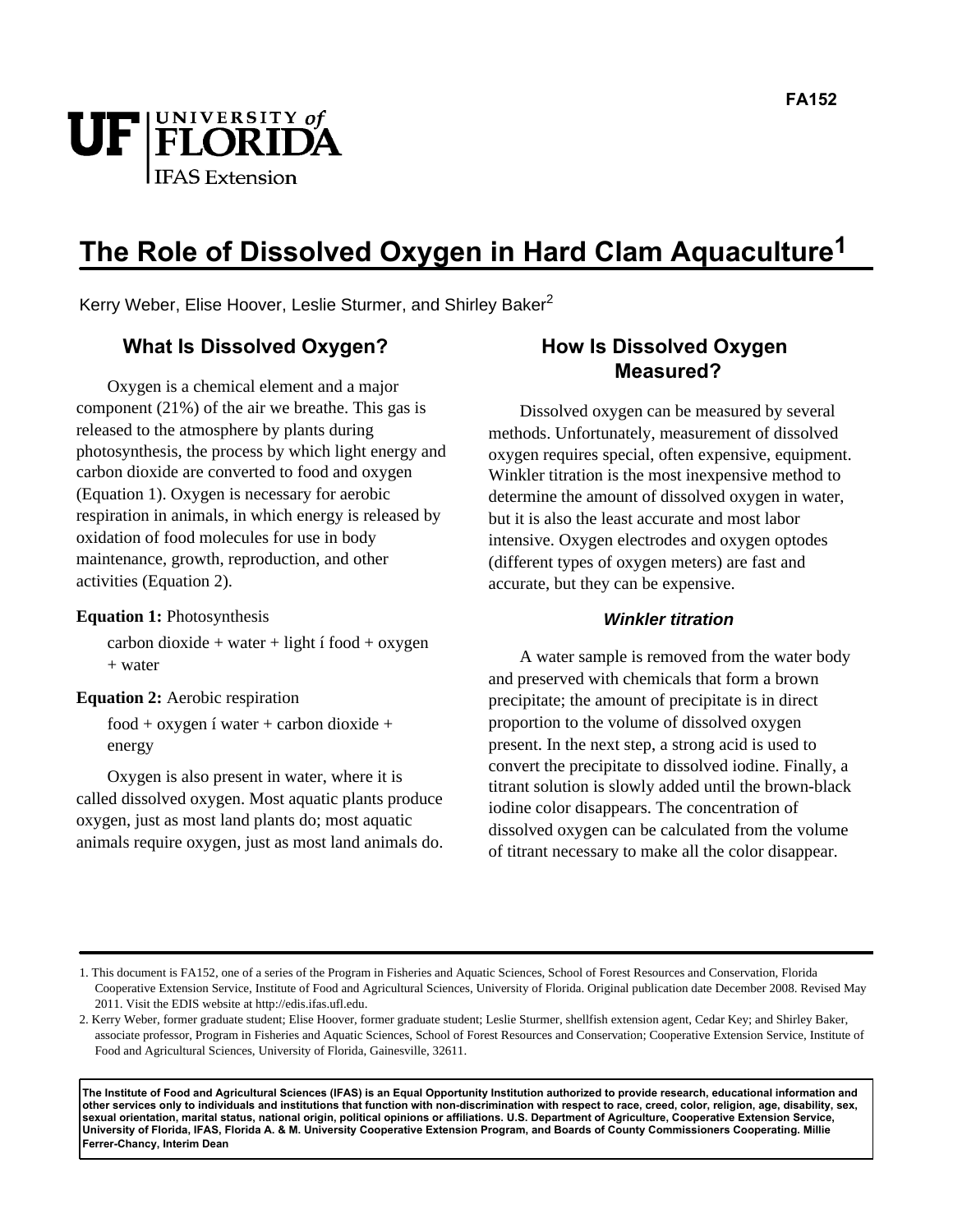Care must be taken to avoid the accidental addition of oxygen to the sample when using this method. Water cannot be simply dipped with a bucket and poured into a bottle because this will aerate, or add oxygen to, the sample, giving a false indication of the amount of dissolved oxygen in the water. Instead, a bottle should be lowered about halfway into the water and allowed to fill slowly. There should be no air bubbles present, because air bubbles, too, add oxygen to the water. The stopper of the collection bottle also needs to be carefully placed so that the bottle is completely full of water with no pocket of air or bubbles at the top.

Winkler titration is inexpensive, and, despite these necessary precautions, is a relatively easy procedure, especially if you purchase test kits, which are available from aquaculture supply companies. However, these test kits are not as precise or accurate as other methods and they are more labor intensive.

#### **Oxygen-sensitive membrane electrode**

An oxygen-sensitive membrane electrode is a kind of probe that is placed directly into the water. The probe is covered with an oxygen-permeable membrane. The oxygen enters the probe by diffusion across the membrane and is electolytically reduced (consumed), creating an electrical current. The strength of electrical current is directly proportional to the amount of oxygen entering the probe. Oxygen concentration of the water is read from an attached meter.

Oxygen electrodes are accurate if they are properly calibrated, and they work well under controlled laboratory conditions, but they have several disadvantages for field use. If used continuously in the water ("in situ"), the electrode may become fouled by animals, damaged by debris, or tarnished by hydrogen sulfide, the rotten-egg smelling chemical that comes from the bacterial breakdown of organic matter. Frequent maintenance and cleaning is required for accurate measurements. Oxygen electrodes and meters may be expensive, but economical versions are available for non-continuous use.

#### **Oxygen optode**

An oxygen optode is another oxygen measuring device that is submerged directly in the water. To make an oxygen optode, a chemical film is glued to the tip of a fiber optic cable. The chemical will fluoresce (or light up) to a greater or lesser degree depending on the oxygen concentration in the water. The optode will glow brightest when there is no oxygen present and will dim whenever an oxygen molecule collides with the chemical film. Again, oxygen concentration of the water is read from an attached meter. Oxygen optodes and meters are precise and easy to use, but they are expensive.

The amount of oxygen dissolved in water may be expressed as a concentration (i.e., the weight or volume of oxygen in a volume of water). For example, dissolved oxygen concentration may be expressed as milligrams of oxygen per liter of water (mg/L) or milliliters of oxygen per liter of water (mL/L). These units can be converted using Equations 3 and 4.

**Equation 3:** Convert from mg/L to mL/L (i.e., oxygen concentration measured in mg/L)

 $mL/L = mg/L \times 0.69978$ Example: 5 mg/L oxygen í mL/L = (5 mg/L) x  $0.69978 = 3.5$  mL/L

**Equation 4:** Convert from mL/L to mg/L (i.e., oxygen concentration measured in mL/L)

 $mg/L = mL/L \times 1.4290$ Example:  $3.5$  mL/L oxygen í mg/L =  $(3.5)$ mL/L) x  $1.4290 = 5.0$  mg/L

Dissolved oxygen levels may also be reported as percent saturation (i.e., a relative measure of the amount of oxygen dissolved in water). The percent of dissolved oxygen in water varies with temperature and salinity. If water contains the maximum amount of dissolved oxygen it should theoretically hold, it is said to be "saturated" with oxygen. The amount of oxygen that can be dissolved in water is obtained from solubility tables, which can be found at http://www.aquatext.com/tables/oxygen.htm or http://water.usgs.gov/owq/FieldManual/Chapter6/ table6.2\_7.pdf. The percent saturation compares the amount of oxygen that is measured in the water to the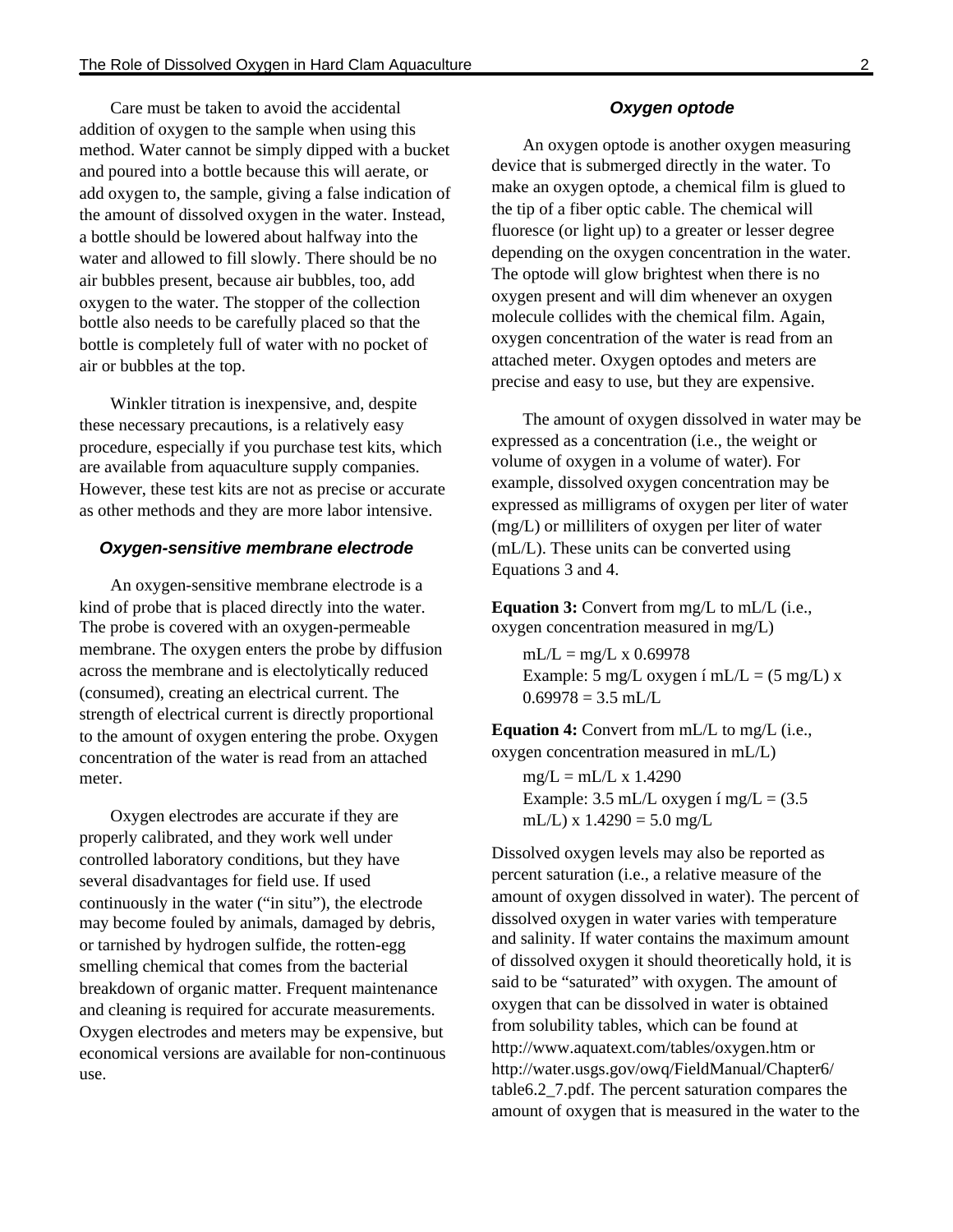amount of oxygen the water could hold if it were saturated (Equation 5).

**Equation 5:** Calculate percent oxygen saturation

Percent saturation = (Measured dissolved oxygen concentration/Maximum oxygen concentration from solubility table) x 100 Example: 4.0 mg/L at 30 ppt and 70°F í % Saturation =  $[(4.0 \text{ mg/L}) / (7.5 \text{ mg/L})] \times 100 =$ 53%

Saltwater (30 ppt) at  $70^{\circ}$ F (21 $^{\circ}$ C) that contains 7.5 mg/L of dissolved oxygen is 100% saturated with oxygen, whereas saltwater (30 ppt) at  $70^{\circ}$ F (21 $^{\circ}$ C) that contains 4.0 mg/L is 53% saturated with oxygen. Water with oxygen saturation between 0 and 30% is called hypoxic, and an oxygen saturation of 0% is called anoxic.

## **Why Is Dissolved Oxygen Variable?**

The maximum amount of oxygen that can be dissolved in water depends on the temperature of the water. Warm water holds less dissolved oxygen than cold water; it is "saturated" with less oxygen. This is illustrated by the bubbles that form on the bottom of a pot of water that is brought to a boil; at warmer temperatures, the water holds less dissolved oxygen, and so the oxygen begins to come out of the water, in the form of bubbles. During the summer, bodies of water will contain less dissolved oxygen (mg/L) than in the winter (Table 1, Figure 1A). However, since the maximum amount of oxygen (100% saturation) that can be dissolved in water is also less, oxygen saturation levels in the summer may not be dramatically different from winter oxygen saturation levels (Figure 1B).

The maximum amount of oxygen that can be dissolved in water also depends on the amount of other substances, such as salts, dissolved in the water. Substances dissolved in the water take up space between the water molecules that could otherwise be occupied by oxygen. Therefore, the water of estuaries holds less oxygen than that of freshwater environments (Table 1).

Both physical and biological processes add dissolved oxygen to water. Physical sources of dissolved oxygen include diffusion of gas from the



**Figure 1.** Example of annual dissolved oxygen fluctuation at the Gulf Jackson lease area, Levy County, Florida, in 2003. Dissolved oxygen is shown as A) mg/L, and B) % saturation. During 2003, temperature fluctuated from 4°C (39.5°F) in January to 35°C (94.5°F) in July. As a consequence, graph A and B look different.

| water $(mg/L)$ .   |                                    |                            |
|--------------------|------------------------------------|----------------------------|
| <b>Temperature</b> | <b>Fresh water</b><br>$(0$ ppt $)$ | Sea water<br>$(30$ ppt $)$ |
| 40 °F (4 °C)       | 13.1                               | 10.7                       |
| 50 °F (10 °C)      | 11.3                               | 9.3                        |
| 60 °F (15 °C)      | 10.1                               | 8.4                        |
| 70 °F (21 °C)      | 8.9                                | 7.5                        |
| 80 °F (27 °C)      | 8.0                                | 6.7                        |
| 90 °F (32 °C)      | 7.3                                | 6.2                        |

**Table 1.** The maximum amount of oxygen (100% saturation) dissolved in fresh water and sea water at different temperatures, shown as milligrams of oxygen per liter of

atmosphere, which is relatively slow, and aeration by wind and wave action. The most important biological source of dissolved oxygen is photosynthesis. During photosynthesis, plants and microscopic algae convert sunlight and nutrients into food, giving off oxygen as a by-product (see Equation 1). Because photosynthesis requires light, it occurs only during daylight hours and can be reduced by cloud cover.

In deep bodies of water, stratification—warmer, less dense water floating on top of colder, denser water at the bottom of a water body—may play a role in distribution of oxygen in the water column. Aerobic respiration and decomposition use up the oxygen in the bottom layer, but the stratification prevents surface water, which is oxygenated by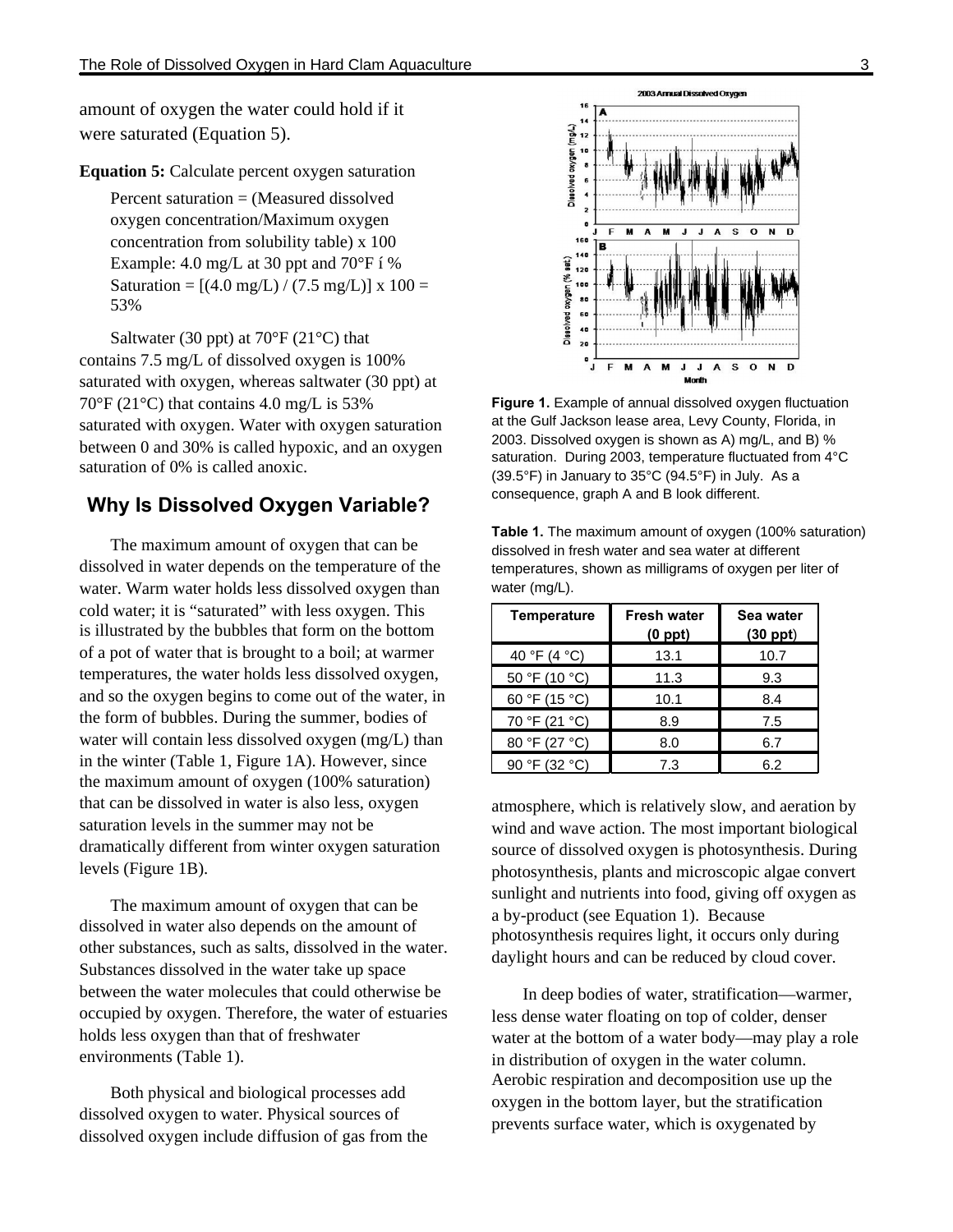diffusion, aeration, and photosynthesis, from reaching the bottom. As a result, the oxygen concentrations in the top and bottom layers of a stratified body of water may differ considerably (i.e., top water may be fully saturated while the bottom layers may be hypoxic or anoxic). In some situations, stratification can harm the health and productivity of aquatic animals; the section on lease site selection includes further information.

Water sometimes contains more oxygen than it should theoretically hold. This condition is called oxygen supersaturation (>100% saturation). Oxygen supersaturation is primarily caused by rapid solar heating and photosynthesis. Since the solubility of oxygen in water decreases with increasing temperature, supersaturation may occur when surface waters are warmed in the sun more rapidly than the oxygen can escape. In addition, during high levels of oxygen production by plants and algae, dissolved oxygen can far exceed saturation values. Aquatic animals exposed to supersaturated water can develop a condition called gas bubble disease in which bubbles of gas form in the tissues, especially the gills, and may cause death. Gas bubble disease can affect clams in some circumstances; learn about preventative measures in the section on protecting clams from oxygen fluctuations.

Dissolved oxygen is depleted by the biological processes of aerobic respiration and decomposition. Aerobic respiration (see Equation 2) by large numbers of animals, including plankton, removes dissolved oxygen from the water. Decomposition of organic matter by bacteria and fungi also contributes to oxygen depletion. These animals require oxygen to break down organic matter and release nutrients back into the environment. Sources of organic matter include decaying animals, algae, or phytoplankton; urban and agricultural runoff; sewage; and industrial wastes. Decomposition is particularly important in the process of eutrophication. During eutrophication, excess nutrients in the water, usually from runoff or sewage, allow large quantities of algae and plants to grow. When these algae die, they sink to the bottom where bacteria decompose them and use up the oxygen. This leads to hypoxic, or even anoxic, water.

In addition to seasonal variations, diurnal or daily fluctuations in dissolved oxygen are common (Figure 2). During daylight hours, photosynthesis produces oxygen faster than it is used in aerobic respiration, so dissolved oxygen remains high. However, at night, the only source of dissolved oxygen is diffusion, which is rarely as great as respiratory demands, so dissolved oxygen concentrations will decline. Therefore, the lowest oxygen concentrations over a 24-hour period can be expected to occur in the early morning hours, prior to sunrise (Figure 3).



**Figure 2.** Example of monthly dissolved oxygen fluctuation at the Gulf Jackson lease area, Levy County, Florida, in October 2003. Dissolved oxygen is shown as A) mg/L, and B) % saturation. During the month of October, temperature fluctuated by only 6°C (10.8°F) and, therefore, the variation in % saturation due to temperature change was relatively small. As a consequence, graph A and B look similar.

# **How Does Dissolved Oxygen Affect the Physiology of Hard Clams?**

Hard clams, like other animals, require oxygen for aerobic respiration. They extract, or "breathe," oxygen from the water with gills, which have large surface areas and very thin epithelia ("skins"). When the clam is filtering or "open," water is moved over the surface of the gills by tiny cilia (small hair-like projections from the gills). Oxygen is transferred from the water to the clams circulatory system.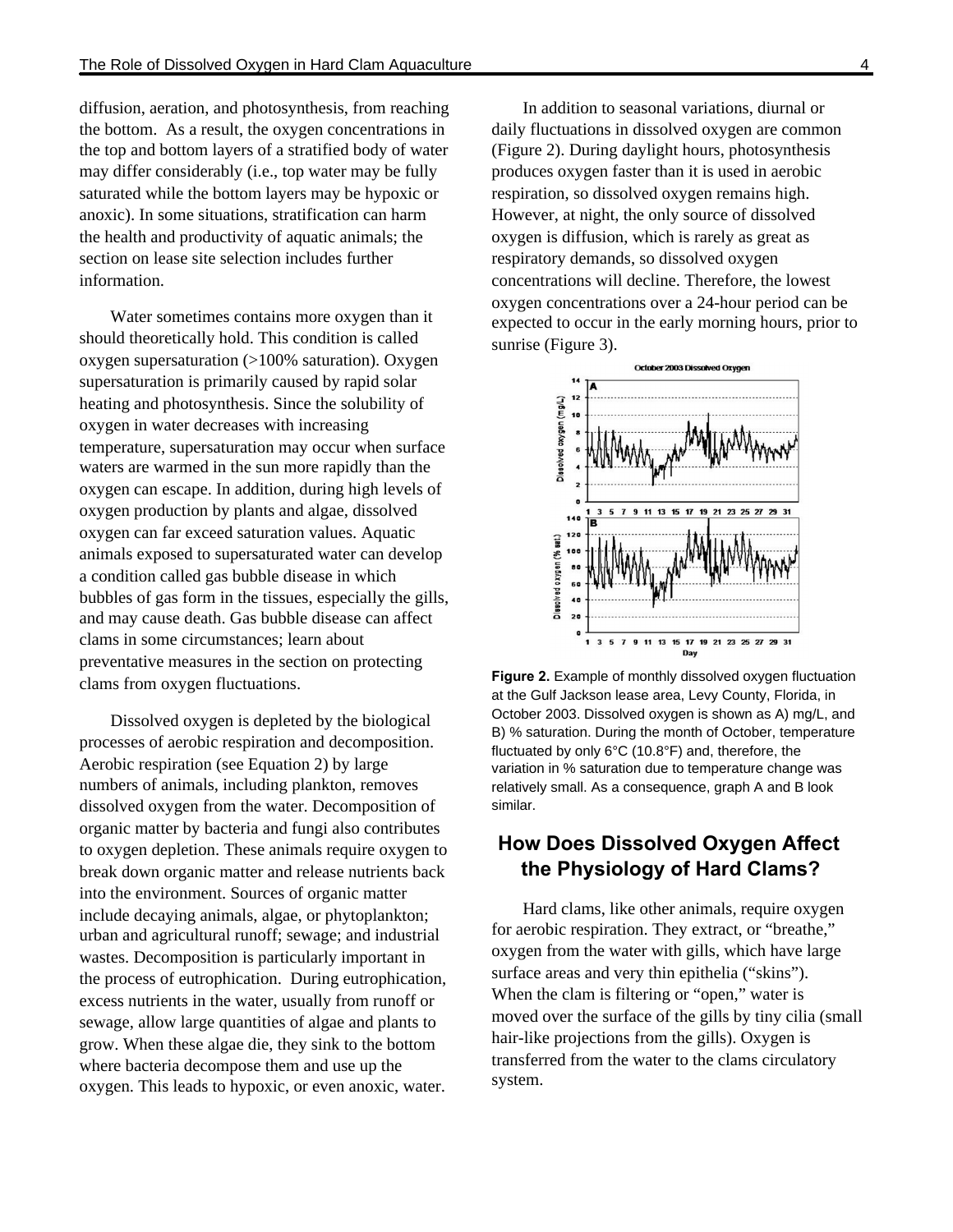

**Figure 3.** Example of daily water temperature fluctuation at the Gulf Jackson lease area, Levy County, Florida, on October 24, 2003. Dissolved oxygen is shown as A) mg/L. and B) % saturation. On October 24, temperature fluctuated by only 2.5°C (4.5°F) and, therefore, the variation in % saturation due to temperature change was relatively small. As a consequence, graph A and B look similar.

energy without using oxygen. Like many invertebrates, hard clams have outstanding anaerobic capacities. However, anaerobic metabolism produces only a fraction of the energy per unit of fuel that aerobic metabolism does (only about 6%). Therefore, to reduce consumption of fuel reserves and make reserves last longer, hard clams reduce their metabolic rate by as much as 95%. While their shells are closed and metabolic rates are low, however, clams are not feeding, growing, or putting energy into reproduction. This means that persistent low oxygen concentrations can lead to a reduction of biomass and, eventually, death.

# **What Are Signs of Oxygen Stress?**

In the natural environment, it may be difficult to identify oxygen stress in hard clams. Clams have the ability to close their valves in response to hypoxic or anoxic conditions and can keep their valves closed for several days. Long-term responses may include

#### **1: Overview of Hard Clam Production**

Hard clam production has three culture stages – production of small seed in a hatchery, growth of larger seed in a land-based nursery and/or field nursery, and growout to marketable size on an open-water lease. **Hatchery** – Clam culture begins in the hatchery with the production of seed. In the hatchery, adult clams are induced to

spawn by altering the temperature of the water. Fertilized eggs and resulting free-swimming larval stages are reared under controlled conditions in large, cylindrical tanks filled with filtered, sterilized seawater. Larvae are fed cultured phytoplankton (microscopic marine algae) during a 10 to 14-day larval culture phase. After approximately 2 weeks, the larvae begin to settle out of the water column and metamorphose into juvenile clams. Even though a true shell is formed at this time, post-set seed are still microscopic and vulnerable to fluctuating environmental conditions. Thus, they are maintained in downwellers at the hatchery for another 30 to 60 days until they reach about 1 mm in size.

**Nursery** – The land-based nursery protects small seed until they are ready to be planted out onto the lease for growout. Nursery systems built on land usually consist of weller systems or raceways. Water, pumped from an adjacent saltwater source, provides naturally occurring phytoplankton and oxygen to the clam seed. Depending on water temperatures, 1-2 mm seed, obtained from the hatchery, require from 88 to 12 weeks to reach 5-6 mm in shell length, the minimum size planted in the field.

**Growout** – Clams are primarily grown on estuarine or coastal submerged lands leased from the State of Florida. Since clams are bottom-dwelling animals, growout systems are designed to place the clam seed on the bottom and provide protection from predators. Most clam growers in the state use a soft bag of polyester mesh material. The bag is staked to the bottom and naturally occurring sediments serve as the bottom substrate. Bag culture usually involves a 2-step process. The first step entails field nursing seed with shell lengths of 5-6 mm (1/4 inch) in a small-mesh bag. After about 3-6 months, the seed reach a growout size of 12-15 mm shell length (1/2 inch) and they are transferred to a bag of larger mesh size. A crop of littleneck clams (25 mm or 1-inch shell width) can be grown in 12-18 months.

If the oxygen concentration of the water becomes too low (hypoxic or anoxic), there will not be a great enough difference in concentration between the water and the clams circulatory system, so the transfer of oxygen will cease. At this point, the clam will close its valve, or shell, and begin to use anaerobic metabolism, converting fuel reserves to

gaping of the valves. Signs of adverse environmental conditions in juvenile or adult hard clams may go unnoticed because they are *infaunal*, which means that they live buried in the sediment. However, stressed clams may rise to the surface of the sediment or fail to bury. These signs are not necessarily specific indications of oxygen stress; they may also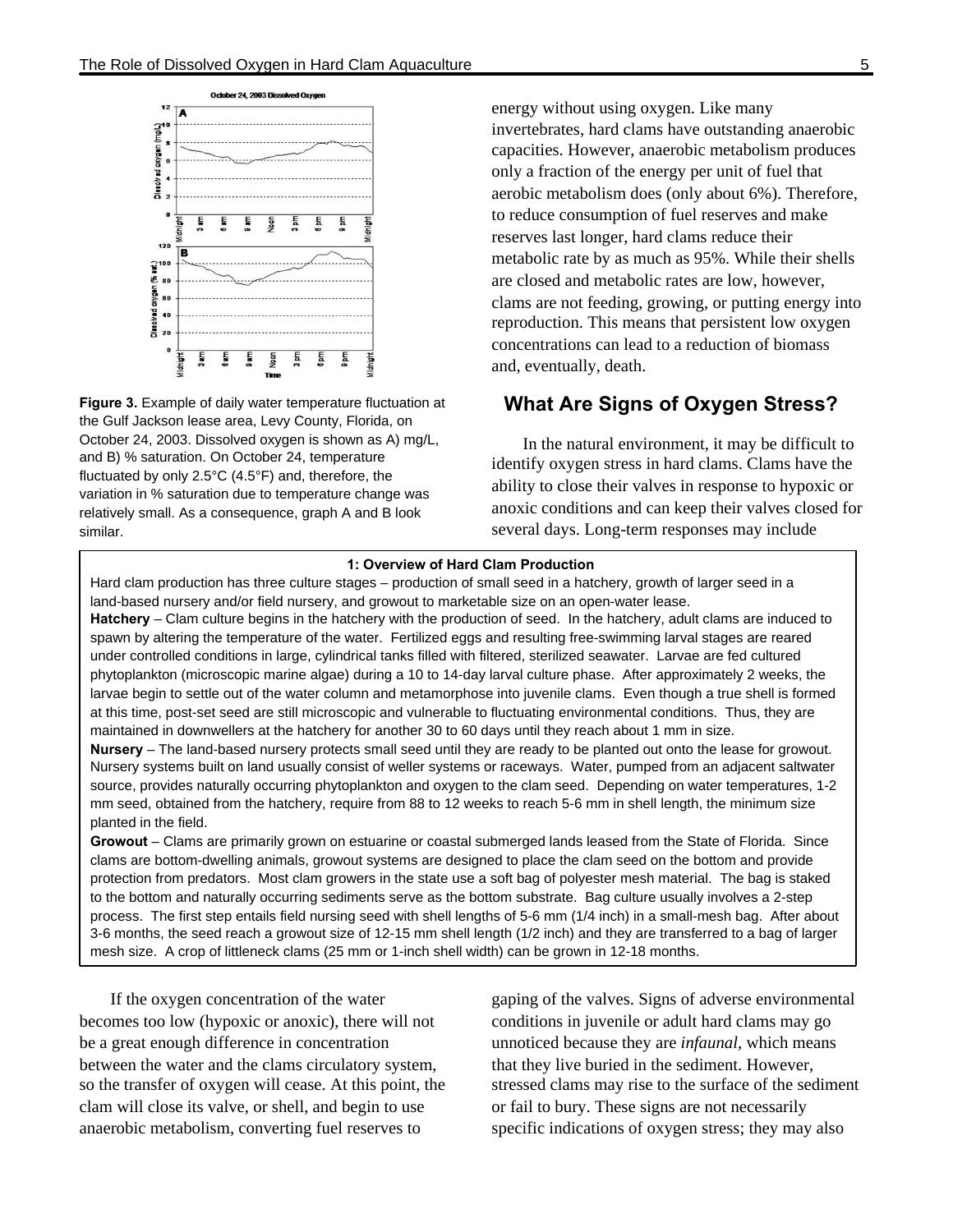be associated with infectious or noninfectious diseases or other adverse environmental conditions such as high temperature and low salinity.

# **How Does Dissolved Oxygen Affect Hard Clam Production?**

Hard clams are very tolerant of low dissolved oxygen. Adult hard clams can maintain aerobic respiration down to dissolved oxygen concentrations of about 4.8 mg/L (64% saturation at 75°F and 20 ppt). At dissolved oxygen levels lower than about 4.8 mg/L, aerobic metabolism declines and anaerobic metabolism becomes increasingly important. Although some activity can be maintained even at dissolved oxygen levels as low as 1.4 mg/L (19% saturation at 75°F and 20 ppt), these levels clearly cause stress to the clams. Under these conditions, growth would be dramatically reduced.

Other environmental conditions affect the ability of clams to survive hypoxic or anoxic conditions, including temperature and salinity. For example, high temperatures (greater than 32°C or 90°F) and low salinity (less than 20 ppt) will intensify the effects of low oxygen concentrations. Low oxygen is especially problematic in the summer months because warmer water not only contains less oxygen, but also stimulates clams metabolic rates and increases their demand for oxygen. Furthermore, physiological condition (energy stores and spawning stage), age, and size also determine the tolerance of a clam to low oxygen. For example, our laboratory studies indicate that larger clams (1-inch to 2 3/8-inch shell length) are able to withstand longer periods of low dissolved oxygen than smaller clams (5/8-inch to 1-inch shell length). Likewise, healthier clams are better able to withstand periods of low dissolved oxygen than diseased or stressed clams.

# **How Can I Manage My Crop in Response to Dissolved Oxygen?**

# **Nurse Clam Seed at Optimal Dissolved Oxygen Concentrations**

Low dissolved oxygen is generally not a problem at most land-based nurseries. Water, pumped from an adjacent saltwater source, is aerated as it enters the raceways or downwellers through spray bars,

providing adequate oxygen to the clam seed. However, problems may occur when water temperatures are high or when water flow is disrupted. Maintaining a low biomass of seed, especially in the summer months, will prevent the water from becoming hypoxic due to the consumption of oxygen by the animals. In the event of a power outage or pump malfunction, seed can survive several hours without aeration. If the problem is prolonged, then the nursery operator must either provide supplemental aeration with aerators or install a generator. Alternatively, the nursery operator could remove seed from the systems and hold them temporarily (up to 48 hours) in a cooler at temperatures of 65-75°F. Seed should be kept drained so they are not sitting in water, but should not be allowed to dry out. Seed should also be protected from direct ice exposure.

Gas bubble disease can potentially be a problem in hatcheries and land-based nurseries. Water drawn from the adjacent saltwater source could be supersaturated under some conditions, which might cause gas bubble disease in the clam seed. The simplest way to prevent supersaturation in the hatchery or nursery is to splash or cascade the water as it enters the tank, weller, or raceway system. This will agitate the water and allow the release of excess gas to the atmosphere. Fortunately, clams in the natural environment are not typically susceptible to gas supersaturation.

### **Consider Dissolved Oxygen Regime in Selecting a Lease Site**

Consider salinity and temperature regimes first when you evaluate nursery or growout locations for suitable environmental factors. Dissolved oxygen also plays an important role in the growth and survival of hard clams, and should also be considered as you evaluate nursery and growout sites.

In addition to salinity, temperature, and other phenomena already discussed, two physical factors of water bodies, depth and water flow, can either contribute to or offset dissolved oxygen problems and these, too, should be considered in site selection. Sites that are very deep may periodically experience stratification. Stratification occurs when water of high and low salinity, or cold and warm temperature,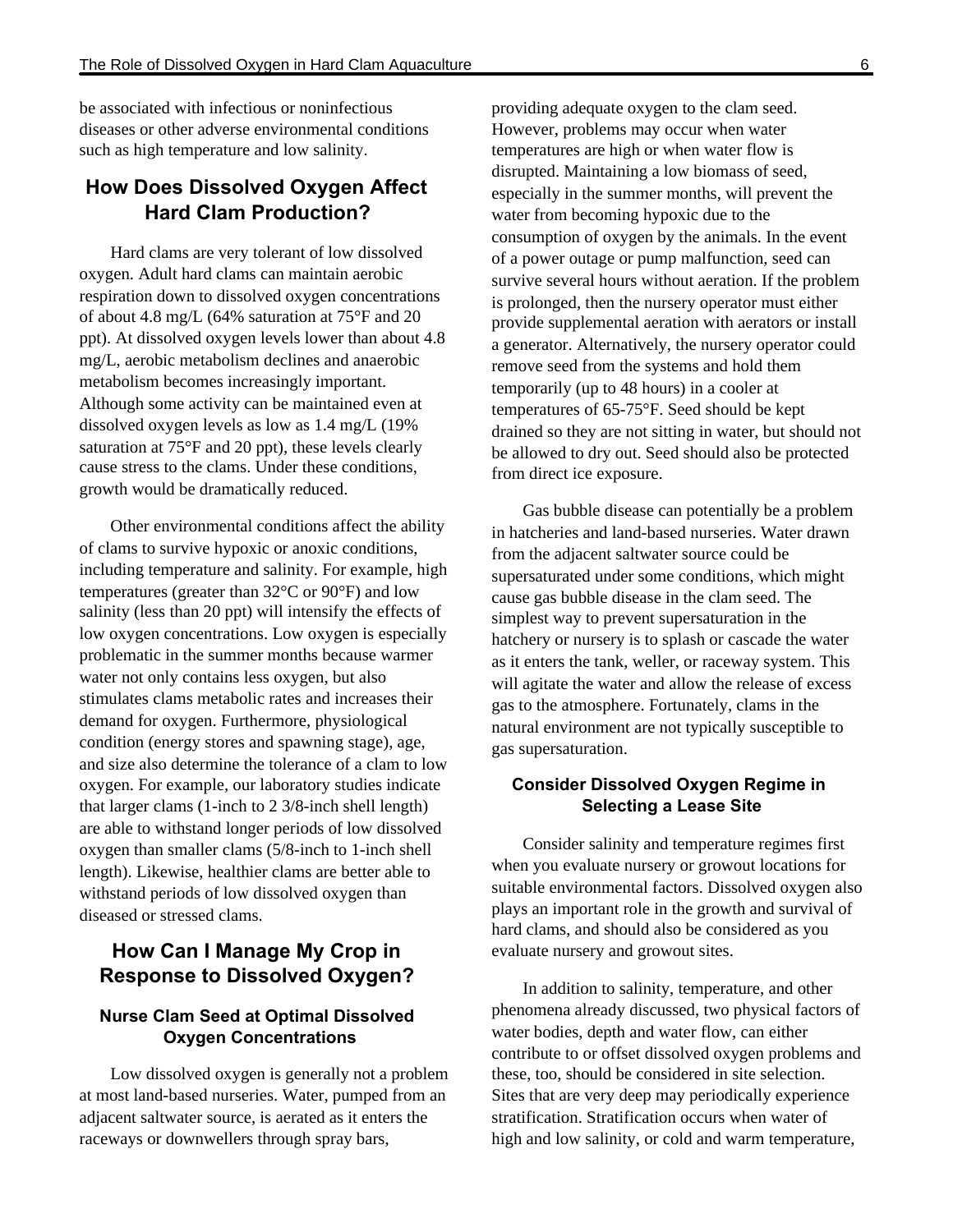forms layers that act as barriers to mixing. Thermal stratification can become problematic during hot weather, as surface water warms up more rapidly than deep water. The water below the thermocline may become anoxic as organisms use up the oxygen in it. The thermocline acts as a barrier, preventing sufficient mixing between the layers. The water below the thermocline may have too little oxygen to support optimal clam growth, and therefore deep water can possibly be problematic for clam growers during certain times of the year.

Water flow should also be considered when selecting a site. Low dissolved oxygen will be of greater concern in areas that are stagnant or that receive very little water exchange. Water flow and tidal exchange help aerate the water, preventing hypoxia. Most inshore waters, however, should have acceptable dissolved oxygen levels.

### **Understand the Dissolved Oxygen Regime at Your Site**

To manage a clam crop proactively, it is important to understand the dissolved oxygen regime at a given nursery or growout lease site. To better understand and respond to daily, seasonal, and annual variations in dissolved oxygen, growers should take frequent oxygen measurements, as well as record their farming activities and subsequent crop survival.

Taking dissolved oxygen measurements with an electronic meter or test kit over a 24-hour period (diurnal) and during a daily tidal cycle will allow the grower to better understand the fluctuations in oxygen at a site. Growers can expect dissolved oxygen to be lowest in the early morning hours in the summer months. However, taking one measurement will not provide adequate information for a grower to determine if dissolved oxygen levels at the site are a problem.

Historical dissolved oxygen records may also prove useful. Monthly water quality data can be obtained for shellfish harvesting areas in Florida by contacting a Shellfish Environmental Assessment Section (SEAS) field office of the Florida Department of Agriculture and Consumer Services, Division of Aquaculture (see http://www.floridaaquaculture.com/seas/

seas\_mngmt.htm). However, it should be noted that these data are recorded during daylight hours. Archived continuous water quality data, collected during 2002-5 at selected aquaculture lease areas in 6 coastal counties can be found at http://shellfish.ifas.ufl.edu/water\_quality.html.

### **Conduct Growout Activities with Dissolved Oxygen in Mind**

In the subtropical climate of Florida, seed clams can be purchased, planted, and transferred throughout the year. However, dissolved oxygen should be considered, especially in the summer when the warm waters of coastal Florida contain less dissolved oxygen. Low oxygen levels may be most problematic on still and overcast days when the addition of dissolved oxygen by physical mixing and photosynthesis are both at a minimum.

Fouling of growout bags and cover nets by encrusting animals, including sea squirts (tunicates) and oyster spat, will reduce the flow of water and dissolved oxygen to the clams. Therefore, growers could minimize the effects of fouling by cleaning the bags of encrusting animals and by removing or replacing cover nets. Growers may also consider using growout bags with a larger mesh size to increase flow.

Clams respire aerobically, consuming oxygen, and therefore the clams themselves may contribute to hypoxic conditions. Larger clams use more oxygen than do small clams. Growers might offset this problem by reducing stocking density and increasing mesh size, especially for larger clams that will remain in growout bags over the summer. Growers might also consider harvesting their largest clams in the spring in anticipation of the potential impacts of low dissolved oxygen in the summer months.

In southwest and east central Florida, macroalgae (drift algae or "rolling moss") can become a problem in the summer months. Dense mats of aquatic vegetation cover growout bags and cover nets and prevent the flow of water and oxygen to the clams, suffocating them. In addition, bacterial decomposition of the algae consumes oxygen and may result in hypoxia. Growers should collect the drift algae and remove it from the lease area. Some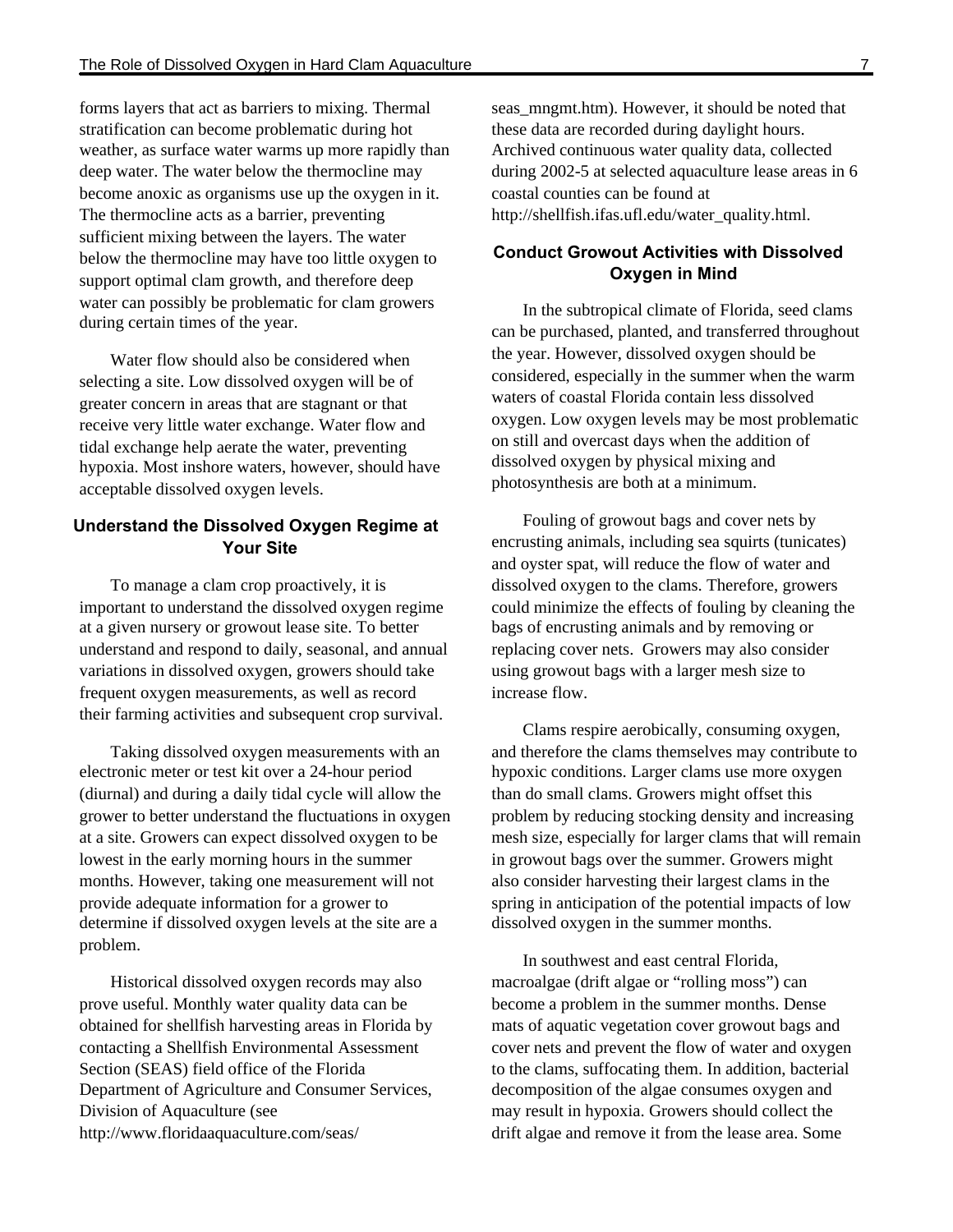growers remove macroalgae with push nets attached to a boat.

### **Summary**

Dissolved oxygen in clam leases is an environmental factor that affects clam survival and growth. Clam growers cannot control dissolved oxygen levels on their leases, so they must consider it when selecting their sites and develop management strategies that adapt to it. The essential first step is dissolved oxygen monitoring; with this information the clam grower can evaluate lease quality and take steps to reduce the impact of dissolved oxygen. In order to minimize the potential economic impact to the industry, it is prudent to be aware of environmental conditions and be prepared to properly assess any instances of mortality. Assistance from UF/IFAS extension shellfish and aquatic animal health specialists is available.

## **State Specialists**

Leslie Sturmer - Shellfish Extension Agent

 Florida Cooperative Extension Service, Institute of Food and Agricultural Sciences, University of Florida, Cedar Key, FL 32625

> Phone: (352) 543-5057 - E-mail: LNST@ufl.edu

> > \* \* \*

Denise Petty, DVM - Aquaculture Extension Veterinarian

Fisheries and Aquatic Sciences Program, School of Forest Resources and Conservation, Institute of Food and Agricultural Sciences, University of Florida

7922 NW 71<sup>st</sup> St, Gainesville, Florida

Phone: (352) 273-3612 - E-mail: pettyd@ufl.edu

\* \* \*

#### Shirley Baker

Fisheries and Aquatic Sciences Program, School of Forest Resources and Conservation, Institute of Food and Agricultural Sciences, University of Florida

7922 NW 71<sup>st</sup> St, Gainesville, Florida

Phone: (352) 273-3627 - E-mail: sbaker25@ufl.edu

# **Glossary of Terms Used**

**Aeration** – The process by which air is mixed with or dissolved in water

**Aerobic** – Requiring oxygen

**Aerobic metabolism** or **aerobic respiration** – Cellular reactions requiring oxygen to produce energy from food molecules

**Anaerobic energy metabolism** – Cellular reactions producing energy from energy stores in the absence of oxygen. Anaerobic metabolism produces far less energy per food molecule than does aerobic metabolism

**Anoxia** – Complete lack of oxygen

**Aquatic** – Refers to animals or plants that live in water

**Calibration** – The process of adjusting the output of a measuring instrument to agree with the value of a known standard

**Cilia** – Thin hair-like protrusions of cells that beat in coordinated waves to move water and create currents

**Circulatory system** – An organ system that moves substances to and from cells. Clams have an open circulatory system in which blood in a cavity bathes the organs directly; there are no blood vessels

**Concentration** – The measure of how much of a given substance there is mixed with another substance

**Decomposition** – Breaking down of organic matter by bacteria

**Diurnal** – Daily; cycles that recur every 24 hours are said to be diurnal

**Diffusion** – A net movement of particles from areas of high concentration to areas of low concentration until equilibrium is reached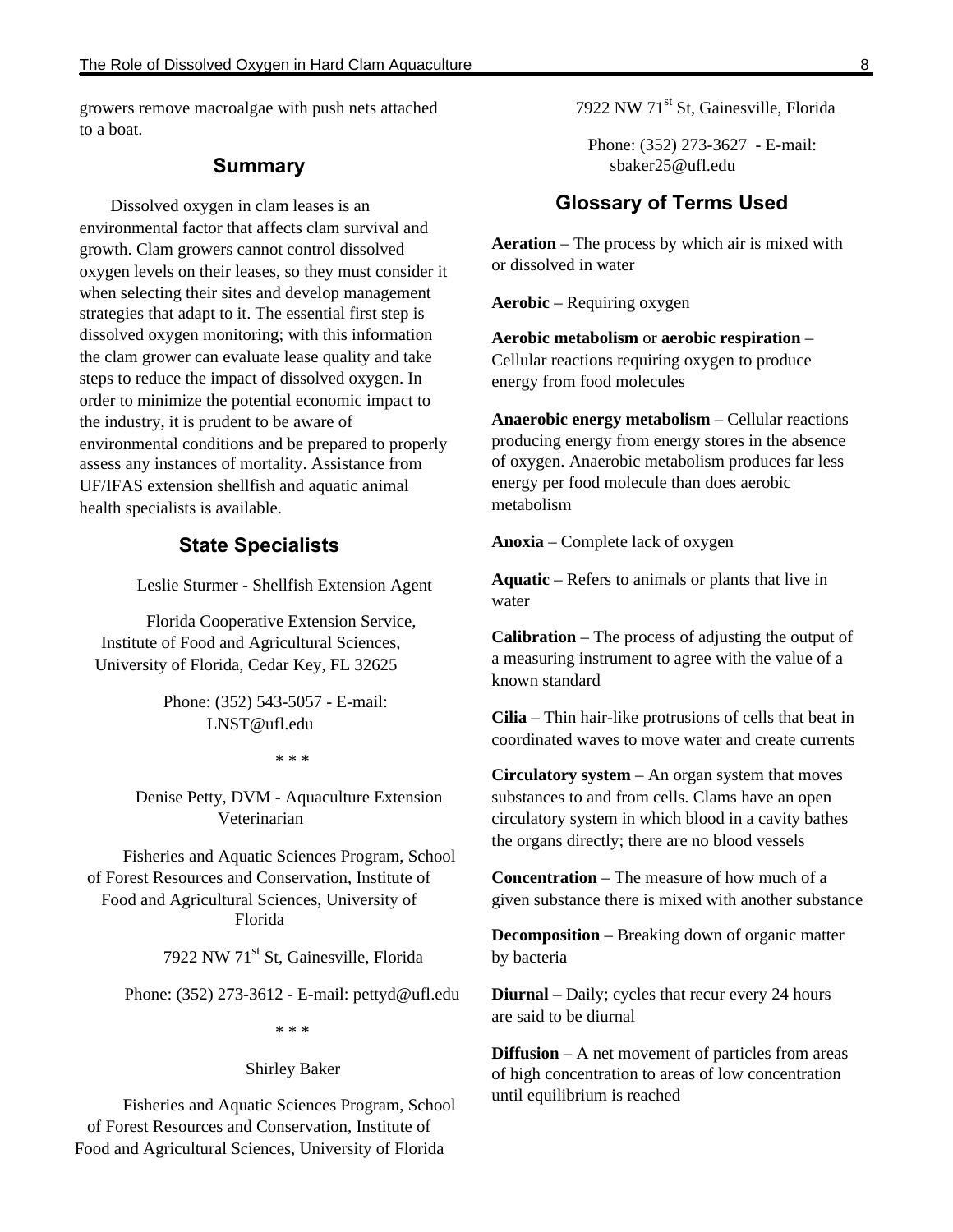**Dissolved oxygen** – Refers to oxygen in an aqueous medium such as water

**Downweller** – An open-ended cylinder in which clam seed are suspended on a screen and water flows down over the animals.

**Drift algae** or "**rolling moss**" – Macrophytic aquatic plants and seaweed that accumulate in mats as they drift with the currents

**Epithelium** – A tissue composed of a layer of cells; a "skin." Lines the outside and inside cavities of bodies

**Estuary** – A coastal body of water with rivers or streams flowing into it and having water that is generally not as salty as sea water

**Eutrophication** – Refers to an increase in nutrients promoting excessive primary productivity (excessive plant growth and decay) and resulting in a variety of problems such as lack of oxygen in the water

**Fluorescence** – Light energy emitted in the visible range by a chemical reaction

**Fouling** or **encrusting animals** – Animals that attach to hard surfaces

**Gas bubble disease** – Accumulation of gasses in the tissues of shellfish or fish caused by exposure to supersaturated water

**Growout-size clam seed** – Refers to clams greater than 10 mm in shell length that are grown on open-water leases in large mesh bags

**Hydrogen sulfide** – A chemical, smelling of rotten eggs, that results from the breakdown of organic matter by bacteria in the absence of oxygen

**Hypoxia** – Reduced or inadequate concentration of dissolved oxygen in water

**Infaunal** – Living in the substrate, usually a soft sediment

**Larva** – Immature state of an animal that differs markedly in structure from the adult

**Metabolism** – The complete set of biochemical reactions that takes place in cells, allowing animals to grow, reproduce, and respond to their environment

**Metabolic rate** – The rate at which food is converted to energy; the amount of energy expended in a given period; or the rate at which oxygen is used in aerobic metabolism

**Metamorphosis** – The marked and rapid transformation of a larva into an adult form

**Molecules** – Groups of at least two atoms held together in a particular form by strong chemical bonds

**Nutrient** – A chemical used by plants and animals. Nutrients required by plants include nitrogen and phosphorus. An oversupply of these plant nutrients can cause excessive plant and algae growth, leading to eutrophication

**Organic matter** – Material that has come from a recently living animal or plant and can decompose or is the product of decomposition

**Oxidation** – In aerobic respiration, the addition of oxygen to fuel molecules to produce carbon dioxide and water

**Oxygen** – One of two major components of air. It is produced during photosynthesis and is necessary for aerobic respiration in animals

**Oxygen electrode** – A sensor based on the electrochemical consumption of dissolved oxygen

**Oxygen optode** – A sensor based on optical measurement of dissolved oxygen

**Oxygen-permeable membrane** – A thin sheet of material that allows oxygen to pass through by diffusion

**Photosynthesis** – The production of food from sunlight, carbon dioxide, and water. Oxygen is produced

**Phytoplankton** – Freely floating microscopic aquatic plants (algae) that use phytosynthesis to obtain energy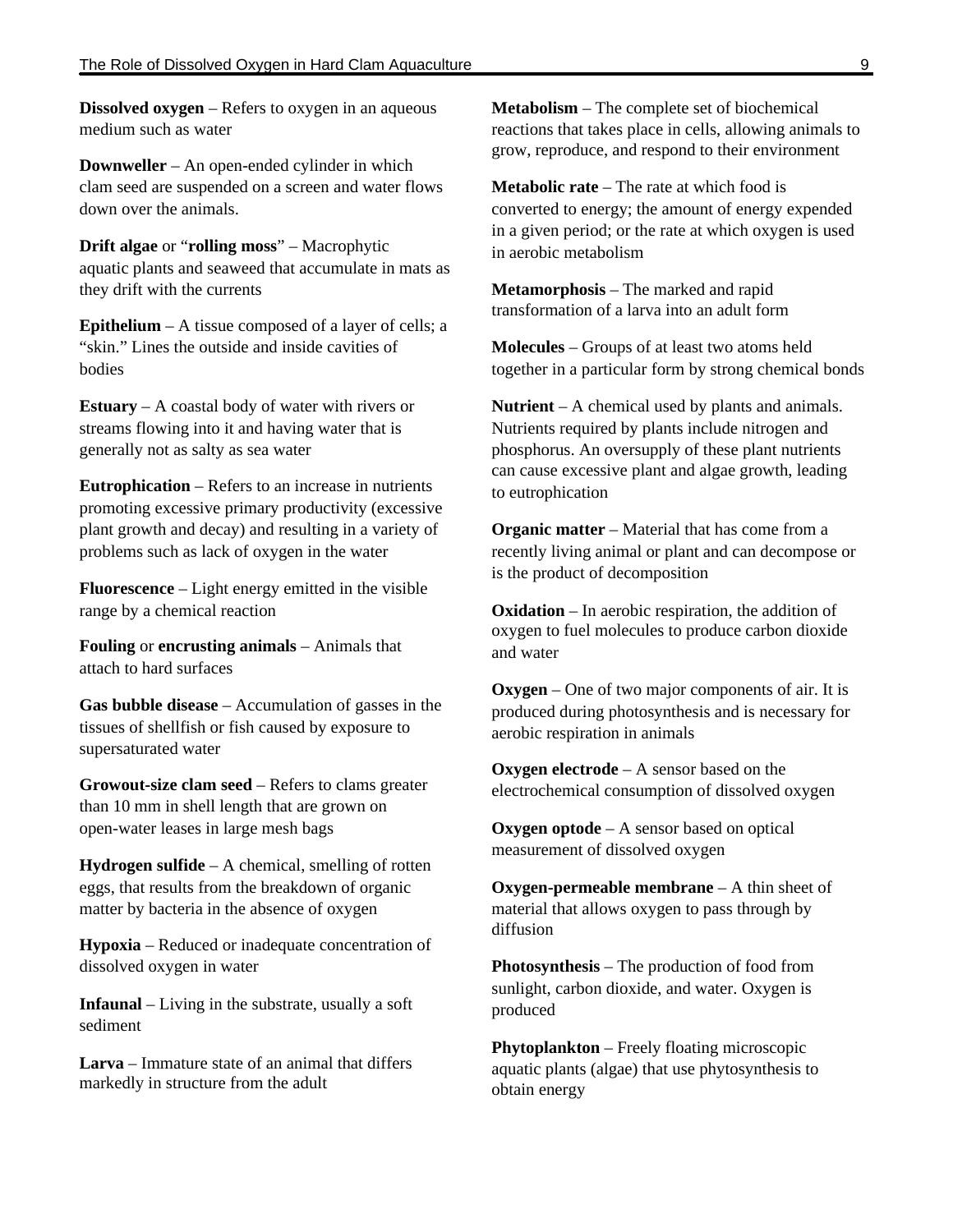**Plankton** – Any drifting organism (plant or animal) in water

**Precipitate** – A solid that forms from a solution due to a chemical reaction

**Primary productivity** – Production of organic matter by plants and algae through photosynthesis

**Raceway** – Shallow tank or tray with horizontal flow of seawater

**Saturation** - The point at which a solution of a substance can dissolve no more of that substance (100% saturation)

**Seed** – Typically refers to juvenile clams less than 10 mm in shell length

**Signs** – Objective evidences of disease

**Solution** – A homogeneous mixture of one or more substances dissolved in another substance, such as water

**Stratification** – The formation of layers with warm, less dense water sitting on top of colder, more dense water. Acts as a barrier to water mixing

**Supersaturation** – Refers to a state in which a solution contains more of a dissolved material than could be dissolved under normal circumstances (> 100% saturation)

**Titration** – A laboratory method used to determine the concentration of a substance

**Titrant** – A chemical solution of known concentration and volume that is added to another solution to determine the unknown concentration of a dissolved substance

**Thermocline** – An area of rapid transition in temperature with depth

**Tidal cycle** – The cyclic rising and falling of the ocean surface, caused by tidal forces of the moon and sun acting on the oceans, and resulting in changes in depth and oscillating currents

**Upweller** – An open-ended cylinder in which clam seed are suspended on a screen and water flows up between the animals

**Weller system** – Consists of open-ended cylinders suspended in a water reservoir or tank. Seawater circulates among the seed clams (either up or down), which are supported by a screen at the bottom of the cylinder

## **Further Reading**

Boyd, C.E. and C.S. Tucker. 1998. *Pond Aquaculture Water Quality Management*. Kluwer Academic Publishers, Boston. 700 pp.

Goldburg, R. and G.H. Wikfors. 1991. Growth of hard clams in Long Island Sound: sorting out the determining factors. *Environ. Manag*. 16: 521-529.

Kraeuter, J.N. and M. Castagna. 2001. *Biology of the Hard Clam*. Elsevier, Amsterdam, Netherlands. 751 pp.

Kraeuter, J.N. and G. Flimlin. 1998. Use of oxygen readings to avoid gas bubble disease in clam hatcheries. New Jersey Sea Grant, Marine Advisory Service Bulletin # 11 (FS906). 4pp.

Malouf, R.E. and V.M. Bricelj. 1989. Comparative biology of clams: environmental tolerances, feeding, and growth. Pages 23-71, In: J.J. Manzi and M. Castagna (Eds.), *Clam Mariculture in North America*. Elsevier, Amsterdam, Netherlands.

Pratt, D.M. and D.A. Cambell. 1956. Environmental factors affecting growth in *Venus mercenaria*. *Limnol. Oceanogr*. 1: 2-17.

Rice, M.A. 1992. *The Northern Quahog: The Biology of Mercenaria mercenaria*. Rhode Island Sea Grant, Narragansett, RI. 60 pp.

Rice, M.A. and J.A. Pechenik. 1992. A review of the factors influencing the growth of the northern quahog, *Mercenaria mercenaria* (Linnaeus, 1758). *J. Shellfish Res*. 11: 279-287.

Roegner, G.C. and R. Mann. 1991. Hard clam, *Mercenaria mercenaria*. Pages 5.1-5.17, In: S.L. Funderburk, J.A. Mihursky, S.J. Jordan, and D. Riley (Eds.). *Habitat requirements for Chesapeake Bay Living Resources*. 2nd ed. Chesapeake Research Consortium, Solomons, MD.